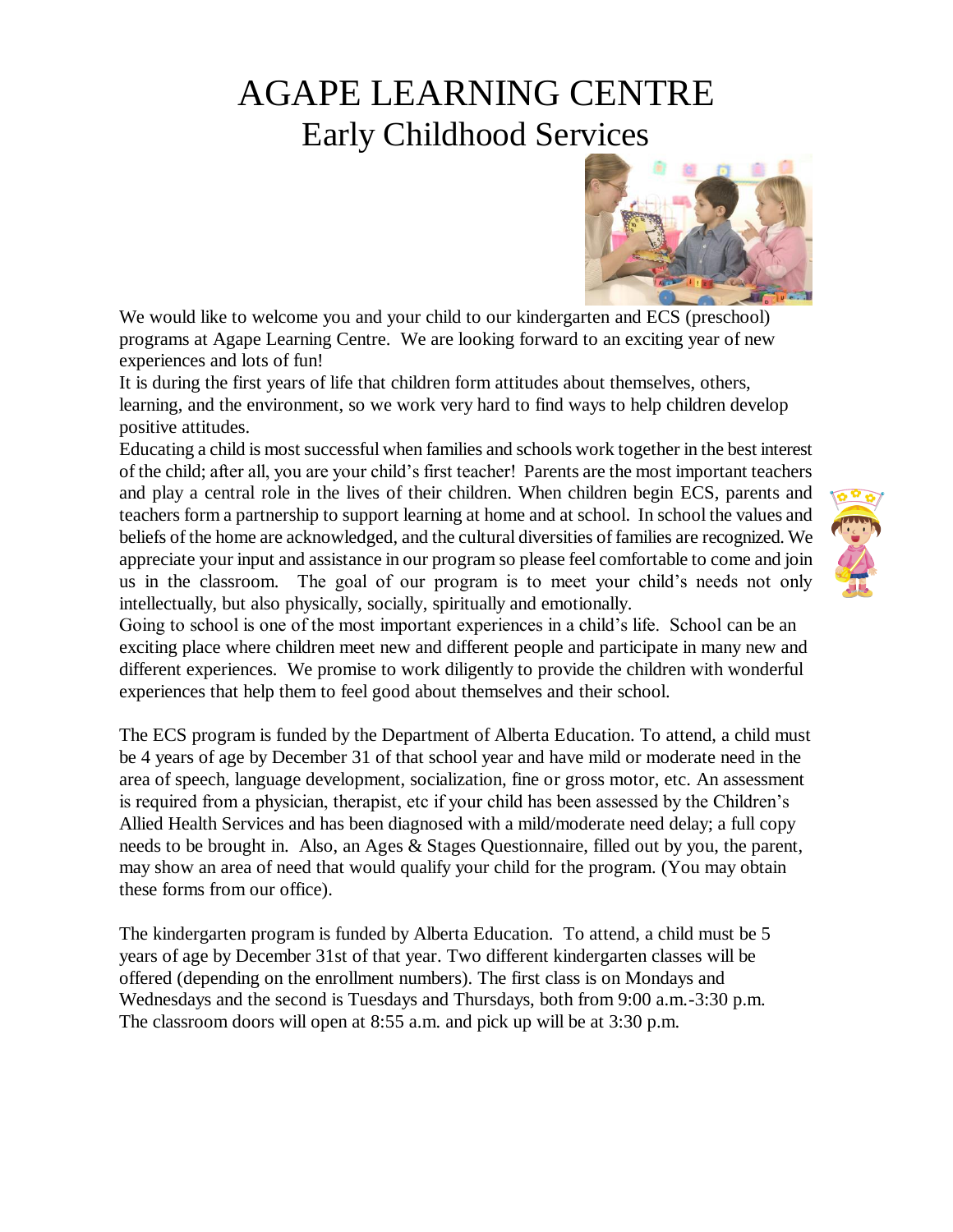Transportation

There is a transportation grant provided by Alberta Education of approximately \$54/month for parents who transport their children to and from school. This grant is paid out once a year approximately March. Please note, that if you are receiving transportation funds already from another organization, you will not be eligible for this grant. Bus transportation may also be provided by Agape Learning Centre if space is available. If you require transportation, please let the Agape office know as soon as possible.



#### Holidays

We are closed to observe certain holidays. The centre closes for the following statutory holidays:

| Christmas            | Victoria Day            |
|----------------------|-------------------------|
| <b>Boxing Day</b>    | Canada Day              |
| New Year's Day       | Civic Holiday           |
| <b>Family Day</b>    | Labour Day              |
| Good Friday          | Remembrance Day         |
| <b>Easter Monday</b> | <b>Thanksgiving Day</b> |
|                      |                         |

Agape may be closed on additional days but parents will be informed in advance.

Communication Main Office Phone Number: 403-320-2772 Preschool/ECS office number: 587-486-8066 Email addresses: General: [agapelearningcentre@hotmail.com](mailto:agapelearningcentre@hotmail.com) Daycare Office: [agape.daycare@hotmail.com](mailto:agape.daycare@hotmail.com)

ECS/Kindergarten: [agapeecs@hotmail.com](mailto:agapeecs@hotmail.com)

#### **Philosophy**

The Kindergarten & ECS programs philosophy is inclusive, bias free and based on the concept of Learning through Play and modeling. The goal of our program is to provide the necessary education, developmental activities and opportunities for each child to reach their full potential in life, physically, socially, emotionally, intellectually and spiritually.

Play is the most important role in the learning process of the child so it is a major component of the program. Play is a valuable and important way for children to learn. It provides the opportunity for active learning and for children to master skills that will be used later in more formal study. Our focus in all activities will be the process rather than the product. We are more concerned with exploration and experience of the task rather than the outcome. We will cover all areas of development throughout the program. Learning

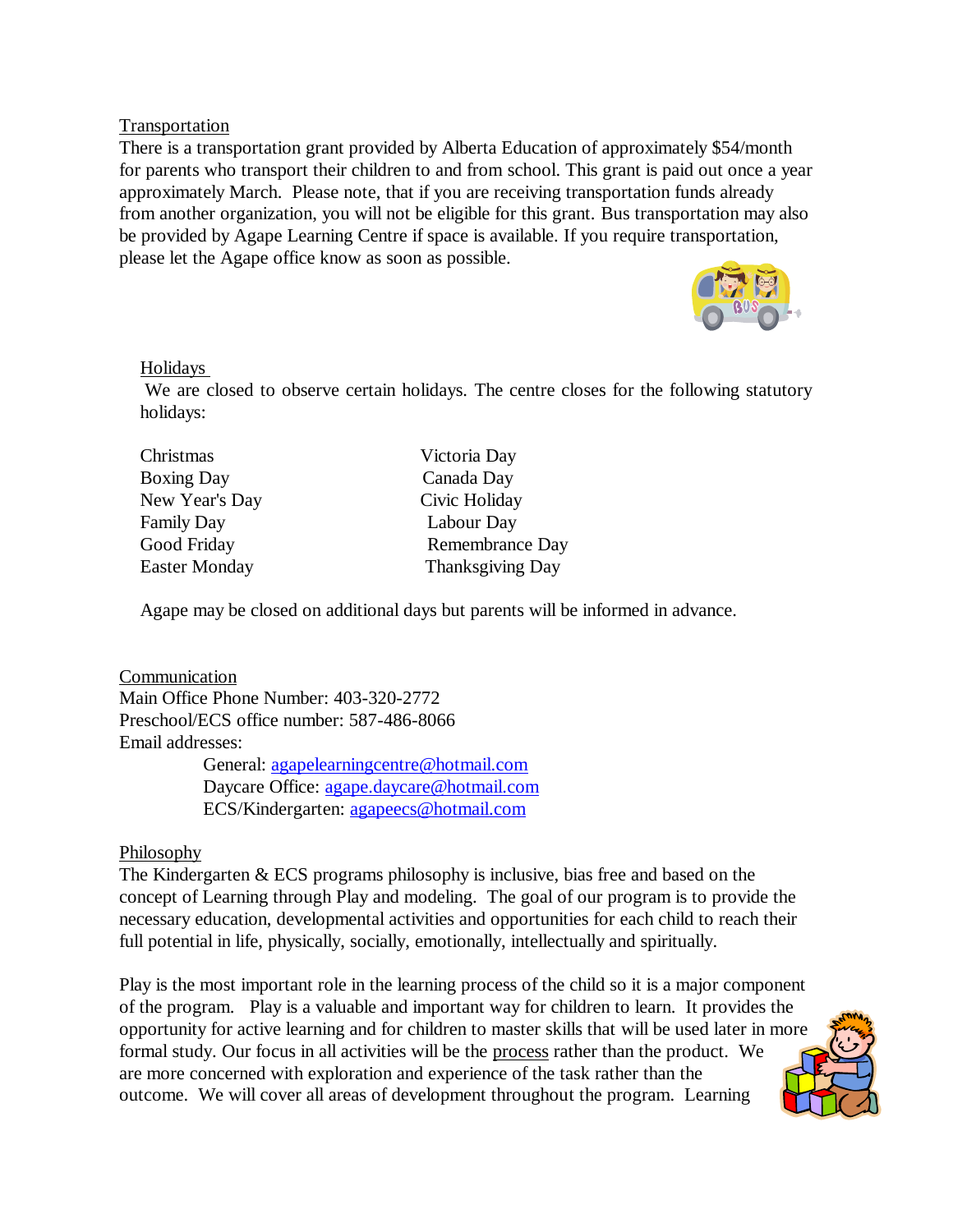centers provide focus for play, some of which include house keeping/dramatic play, sand, water, science, listening center/music/stories, books, puzzles, woodworking, etc. Young children see the world differently than older students and adults, and they learn best through direct, sensory experience. They need to manipulate, explore and experiment with real objects. They learn by doing, moving, talking. Educators and psychologists refer to play as the serious work of childhood.

The Kindergarten teacher, with Early Learning training, will oversee the program as well as being involved in Individualized Program Plans and evaluations.

## Curriculum

We use the Alberta Curriculum and the Early Learning Framework. Like your child's development their learning is never stagnant. As your child develops, masters new skills and demonstrates an array of interests, curriculum focuses on these areas which are relevant and meaningful in your child's life. The approach is determined by teachers following the child's lead and initiative and allowing the curriculum to explore varied and diverse directions. The teachers observe developmental milestones in the different areas of development. Once a teacher records these observations, planning then takes place to extend, practice and master skills and activities lending to overall development.

We believe that teaching involves observing, listening and responding, redirecting and guiding children's actions, reactions, interests, talk and questions. Through daily routines (i.e. bathrooming, tidy up, lunch, snack, dressing...) children can learn many life skills.



# Kindergarten Program Statement

The Kindergarten Program Statement, developed by Alberta Education, describes clear expectations in seven learning areas:

- \* Early Literacy \* Mathematics
- \* Citizenship and Identity \* Environment and Community Awareness
- \* Personal and Social Responsibility
- \* Physical Skills and Well-being \*Creative Expression



For more information on each area, please check out the kindergarten program statement in more detail on:

# **www.learnalberta.ca/content/mychildslearning**

Registration Forms



Each parent must fill out and return a completed registration form to the centre. This form provides us with important background information on your child as well as necessary medical information and emergency contact people in the event parents are unavailable. It is the parent's responsibility to notify their child's teacher of any changes throughout the year.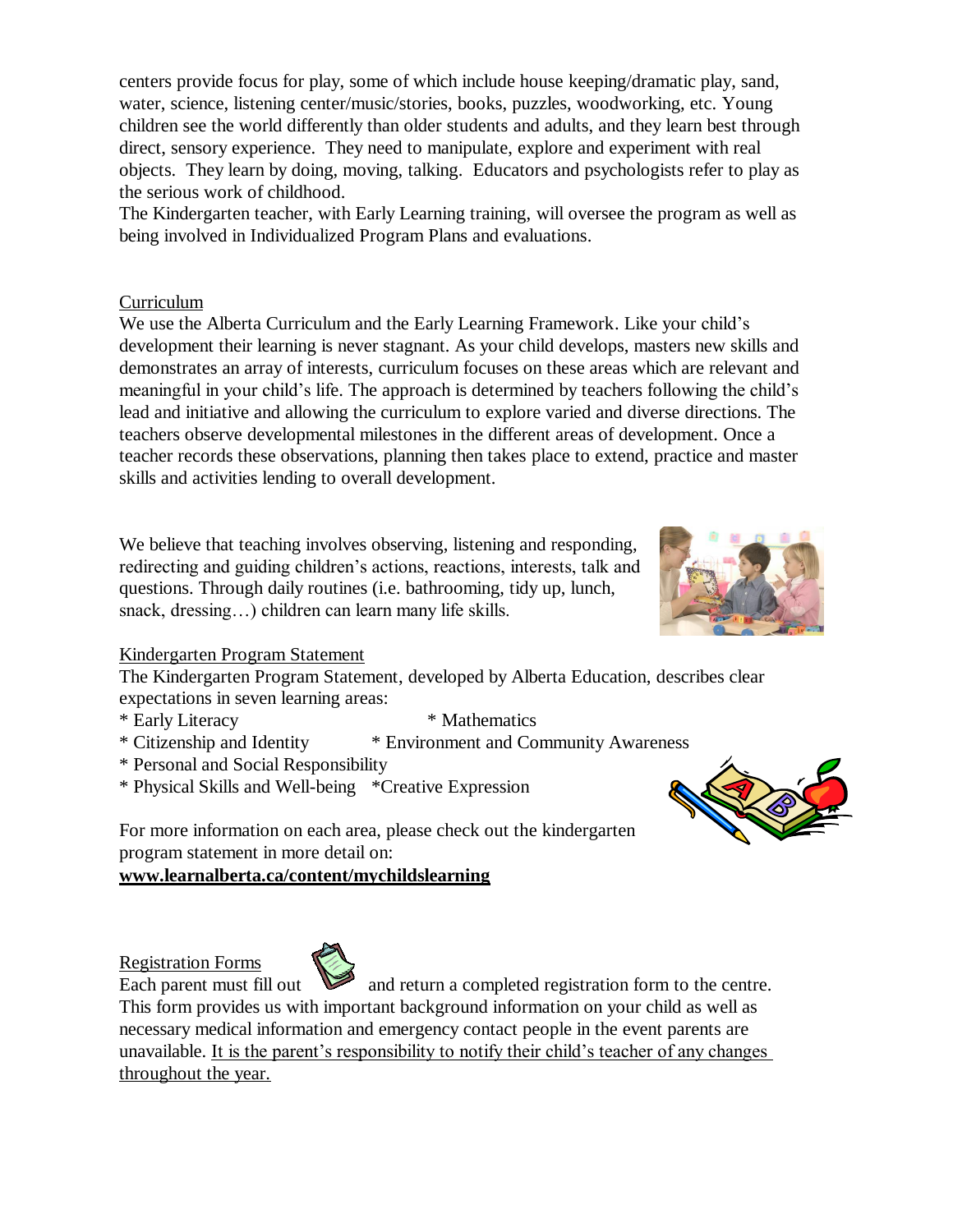# Illness

Children are not permitted to attend school when they are:

## \* vomiting

- \*fever of 38 degrees Celsius or higher
- \* Diarrhea and/or
- \*A new and unexplained rash or cough

Your child may return when they are symptom-free for at least 24 hours.

Please phone the centre (587-486-8066) when your child will be absent due to illness. If your child becomes ill while at the centre we will contact you to pick them up. If we are unable to reach you, we will phone your emergency contact person.

# Medication

If medication is required, parents must send medication (prescription, non-perscription or any other non-medicated cream) for their child in the original containers. **Staff cannot administer any medication for which a parent has not completed one of the centre's medication forms.**

# Lunches & Snacks

Each parent is responsible for providing a healthy lunch along with two additional snacks for their child each school day. Heat up lunches must be kept to a minimal and may only be heated for a maximum of one minute due to time constraints. Please do not send suckers, candy, or "junk food" in general. They will be sent home unpacked. Please do not send any food containing nut products. We understand some items may come from a factory that may produce nuts, however; nuts of any kind are not allowed.

# Medical Emergencies

In the event of accidents which appear to require immediate medical attention, parents will be notified and 911 will be called. If medical attention seems advisable but the injury is not serious, parents will be contacted and notified of the situation. Every attempt will be made to keep parents informed of minor cuts and bruises and their causes. Incident forms will be filled out by staff and a copy kept in the child's file. A copy can be given to the parent on request.



# Allergies/Other Reactions

If your child has any known allergies, especially to foods, please make sure all pertinent information is added to the registration form. We are an allergy aware school and will do our best to minimize all reactions and allergy concerns. Also, we are saying no peanut nuts/tree nuts and require support from our families to maintain a school without nuts and items that may contain nuts.

**Snacks that are being provided by parents are to contain NO nuts or even products that may be made in a factory that contains nuts. (Please read labels carefully, products that say may contain nuts or are not from a nut free factory will not be acceptable for a group snack)**



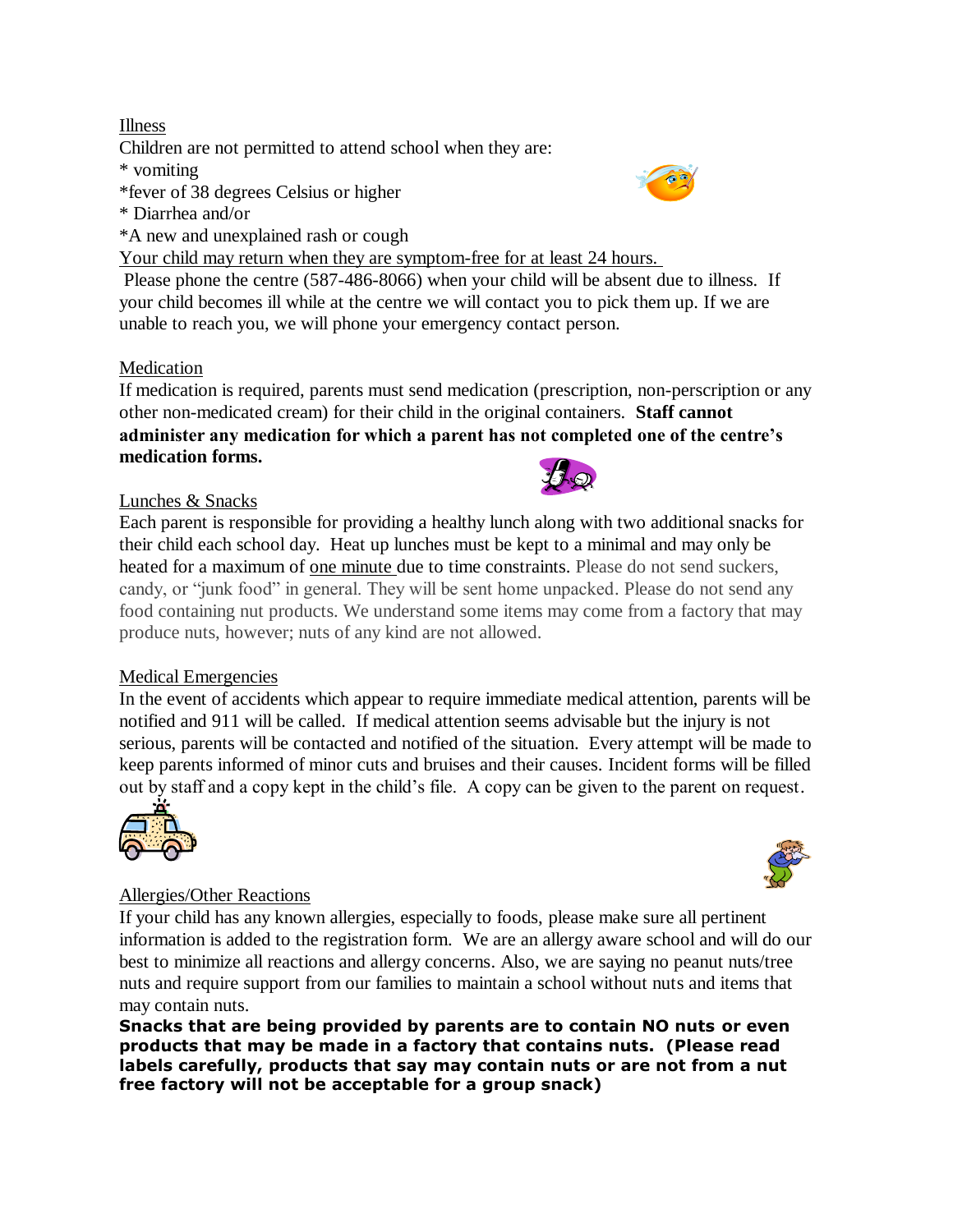## Fire Drills/Lock Down Drills

Agape Kindergarten/ECS will participate in fire drills throughout the year. This will guide the students with safe practices and what to do in the case of emergencies. We will be having a minimum of 6 fire drills throughout the year and one lock down.

## Sensory Room

At Agape we have a sensory room which was built in the fall of 2014 and has been a great enhancement to our program. It is a safe, non-threatening environment in order to calm or stimulate children through their senses. Many children need the controlled environmental stimulation to engage in appropriate sensory activities. It is also a space where children can experience and learn the pre requisite skills to some curriculum activities. Its primary focus is to help children learn to calm and self-regulate.

#### Report Cards

Throughout the year, the teacher will observe and record children's learning and progress in relation to the expectations for the seven learning areas included in the Kindergarten Program Statement. By observing children many times in different situations the teacher is better able to build a more complete assessment of their learning.

Report Cards will be completed three times throughout the year with the kindergarten children and two times with ECS children. If at any time you have questions or concerns, please feel free to contact your child's teacher.

#### Community Participation

Many people from the community contribute to the Kindergarten/ECS program. Visitors may come to the class to expand upon topics of interest. At other times the children will supplement their classroom learning by going on field trips to places within the community. These activities, along with family functions and special celebrations, help children build an understanding of the world around them. Of course, parents are encouraged to participate in this special first year!

#### Discipline Policy

The Kindergarten/ECS environment will be equipped and time structured to minimize the need for disciplinary action. Children will be given limits that are clearly defined and consistently maintained. Discipline will be used as a positive approach to child guidance, which will teach children self-control and responsible self-direction. Behavior modification may be required for children with special needs under professional guidance. Proactive strategies will be used throughout the day to

Agape prohibits the use of corporal and/or abusive verbal punishment in the disciplining of children for negative behavior. Instead the staff will assist the children in dealing with their problems in a positive and constructive manner:

> \*time away to a designated quiet area to regroup \*a quiet talk

\*re-direction to another activity

\*developmentally appropriate natural and logical consequences

Children will not be allowed to hurt themselves, others, or damage property.



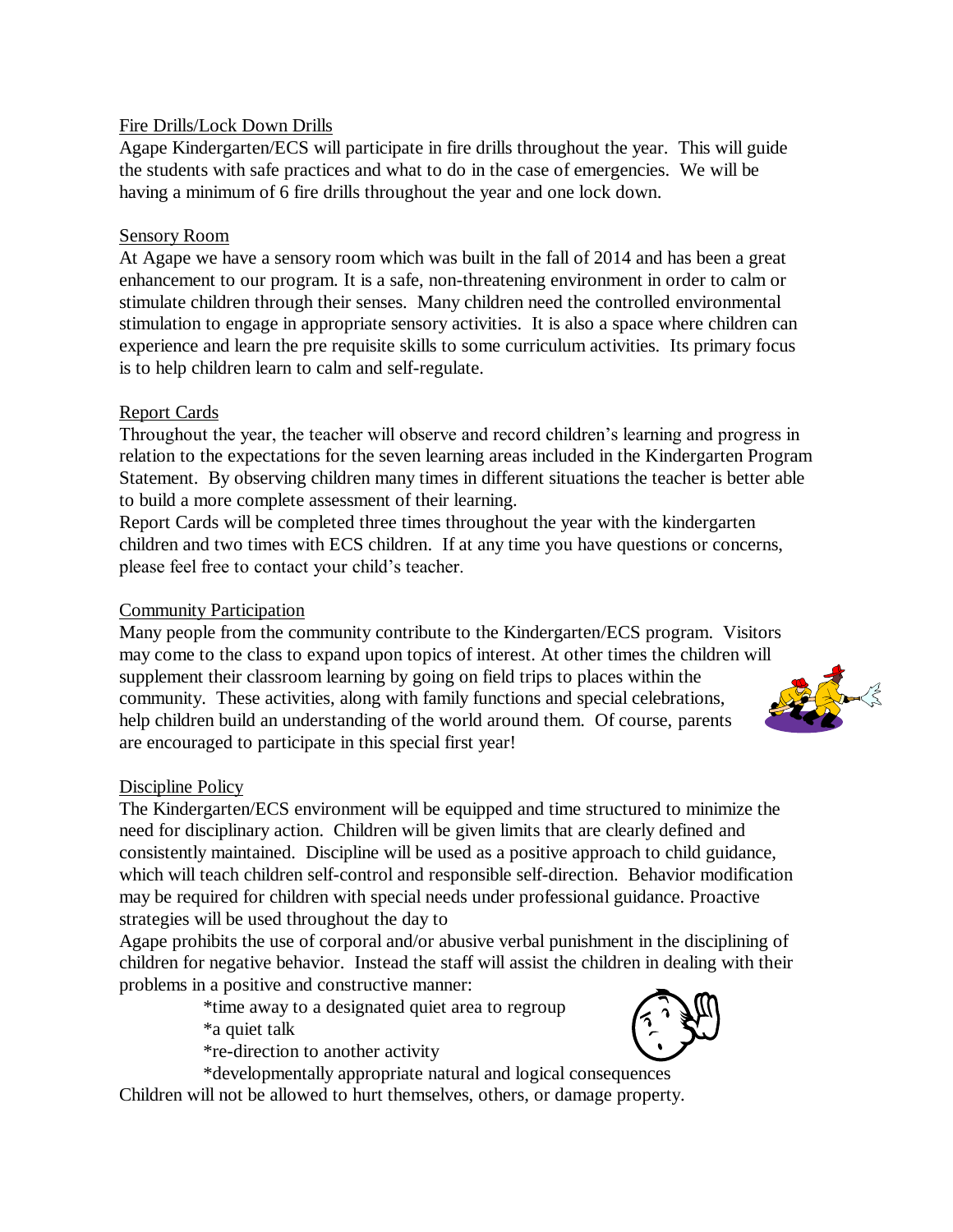The staff will use positive behaviour strategies to teach limits by:

- o Staff will redirect a child from an unacceptable activity to one that is more appropriate.
- o When necessary, staff will discuss the incident with the child in an age appropriate and developmentally appropriate manner, which will teach the child self-control and responsible self-direction.
- o Children will be encouraged to resolve own problems.
- o Social stories will be used to teach specific social skills.
- o Positive Behaviour Support Plan may be required for children with challenging behaviours under professional guidance.
- o Gross motor/sensory room proactive breaks
- o Fidgets
- o Weighted items
- o Modified seating
- o Timers
- o Prepping and prompting before activity change
- o Visuals for daily schedule and expectations
- o Chewlery as needed

#### Custody and Access

Parents are encouraged to share with the staff any unusual problems regarding guardianship. The school will not be involved in custody disputes and can not stray from information provided in Parenting Orders or Custody agreements. Parents are required to provide the most recent copies of these to the school office. If no parenting order or custody agreement has been provided, the school must assume that both parents have equal access and must provide it.

#### Outdoor Play

Outdoor play is a regular part of the school day. Children are expected to participate in all parts of the regular school day. All children are expected to go outside. If children are too ill to go outside, they are considered too ill to be at school.

#### Anaphylaxis Protocol

When a child is identified with an anaphylactic condition, the school will follow a number of procedures.

- 1. A letter will be sent home to all class parents requesting that food that contains harmful allergens not be sent to school as a snack, lunch, etc.
- 2. There will be a classroom rule of 'no sharing food'.
- 3. The allergens involved will not be allowed in the classroom.

#### Monthly Newsletters

Around the first of the month, a newsletter will be emailed to you to let you know what we have been learning in our class and what we will be doing in the coming month. We will also tell you about special events and important class and school news. Paper copies of newsletters can be sent out instead of email at the parent's request. There is also an app "Class Dojo" which parents will be invited to join for additional communication.